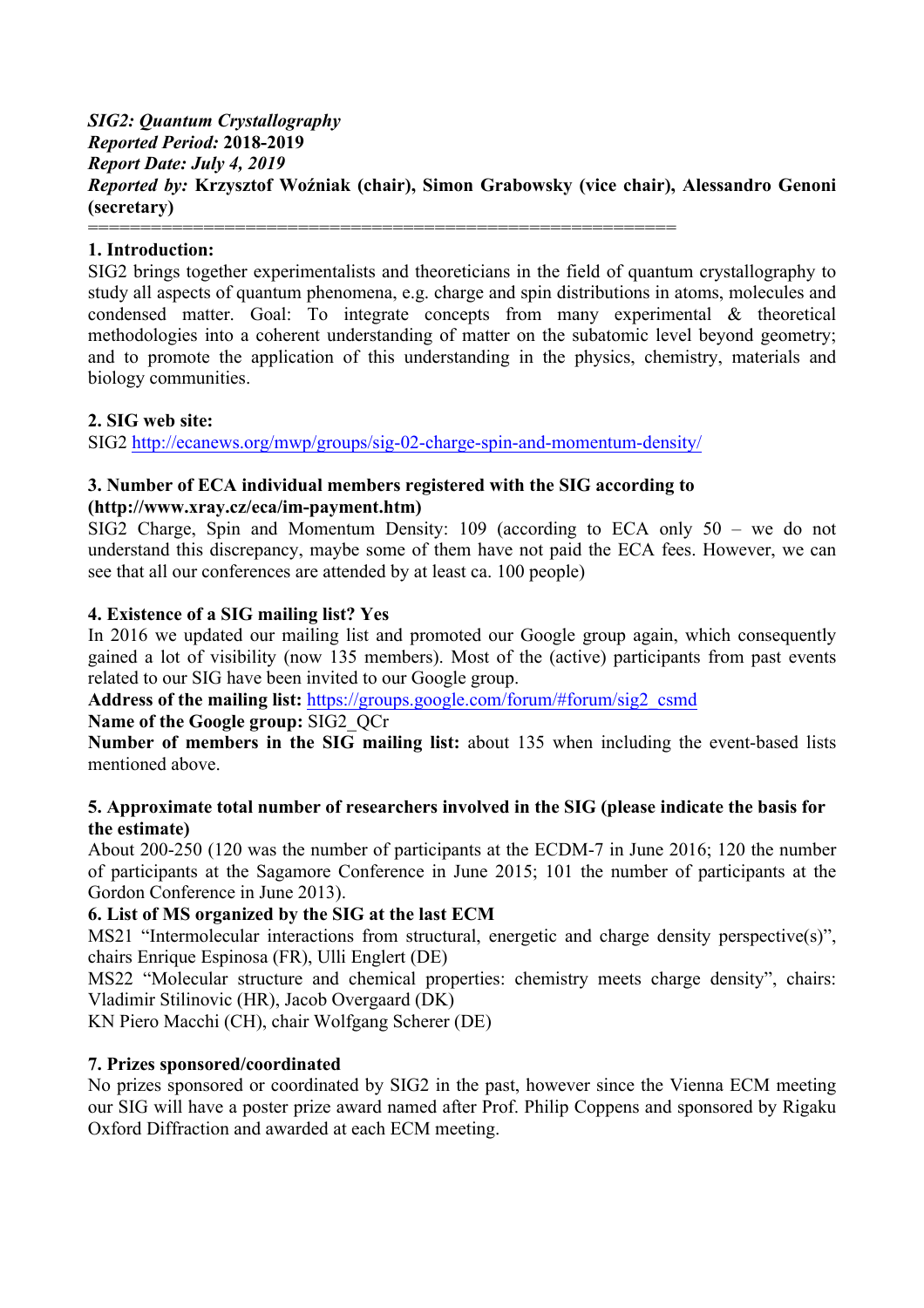# **8. Past Activities other than Microsymposia at ECM**

# Title: ICDM-1, International Charge Density Meeting, July 21-26<sup>th</sup>, 2019, Göttingen, **Germany**

Number of Participants: yet unknown

Level of involvement of SIG in the activity:

ECA individual members were involved in the organizing committee, chaired by SIG2 member D. Stalke,

ECA individual members were part of the Scientific Committee and International Advisory Committee (https://www.uni-goettingen.de/en/committees/590367.html)

ECA individual members were involved as lecturers.

Endorsed (SIG logo on the web page/leaflets): No

Sponsored by ECA? Yes. Nevertheless, there was a misunderstanding regarding the e-mail address to be used for the application. When this was sorted out, the ECA Commission in charge of this task (chaired by Prof. Gorbitz) reacted very quickly and competently.

Other Sponsors/Organizers: Deutsche Forschungsgemeinschaft (DFG), Excillium, Dectris, Incoatect, STOE, Roth

Short Description: presentation of the latest results from experimental and theoretical charge density studies. Covered topics: non-covalent interactions; data and model quality, charge, spin and momentum densities from computational methods; charge density in life science; materials profiles from charge and spin densities; non-ambient conditions; new technologies for experimental charge density.

# Title: Tools For Chemical Bonding, July 15-19<sup>th</sup>, 2019 ICDM-1 satellite meeting, Bremen, **Germany**

Number of Participants: 83

Level of involvement of SIG in the activity:

ECA individual members were involved in the organizing committee, headed by SIG2 chair Simon Grabowsky.

ECA individual members were part of the Scientific Committee and International Advisory **Committee** 

ECA individual members were involved as lecturers

Endorsed (SIG logo on the web page/leaflets): No

Sponsored by ECA? Yes

Other Sponsors/Organizers: Deutsche Forschungsgemeinschaft (DFG), Physical Chemistry Chemical Physics (PCCP), Emmy Noether Program, Schüttinger

Short Description: hands-on workshop to learn how to use different software packages in quantum chemistry and quantum crystallography for the analysis of chemical bonding. The software developers directly taught how to use the software. In addition, experts on chemical bonding gave six keynote lectures.

## **Title: Progress in instrumentation for X-ray diffraction and CryoEM (ECM-31 satellite meeting, August 2018), Oviedo, Spain**

Number of Participants: 45

Level of involvement of SIG in the activity:

SIG2 chair Krzysztof Woźniak was the proposer of that meeting and the chairman of the organizing committee. The other cochairman were: Prof. Dr. Ullrich Pietsch (Siegen, Germany) and Dr. Michele Cianci (Ancona, Italy).

Endorsed (SIG logo on the web page/leaflets): no

Sponsored by ECA? no

Other Sponsors/Organizers: Yes: Bruker, Jeol, Rigaku Oxford Diffraction, Excillum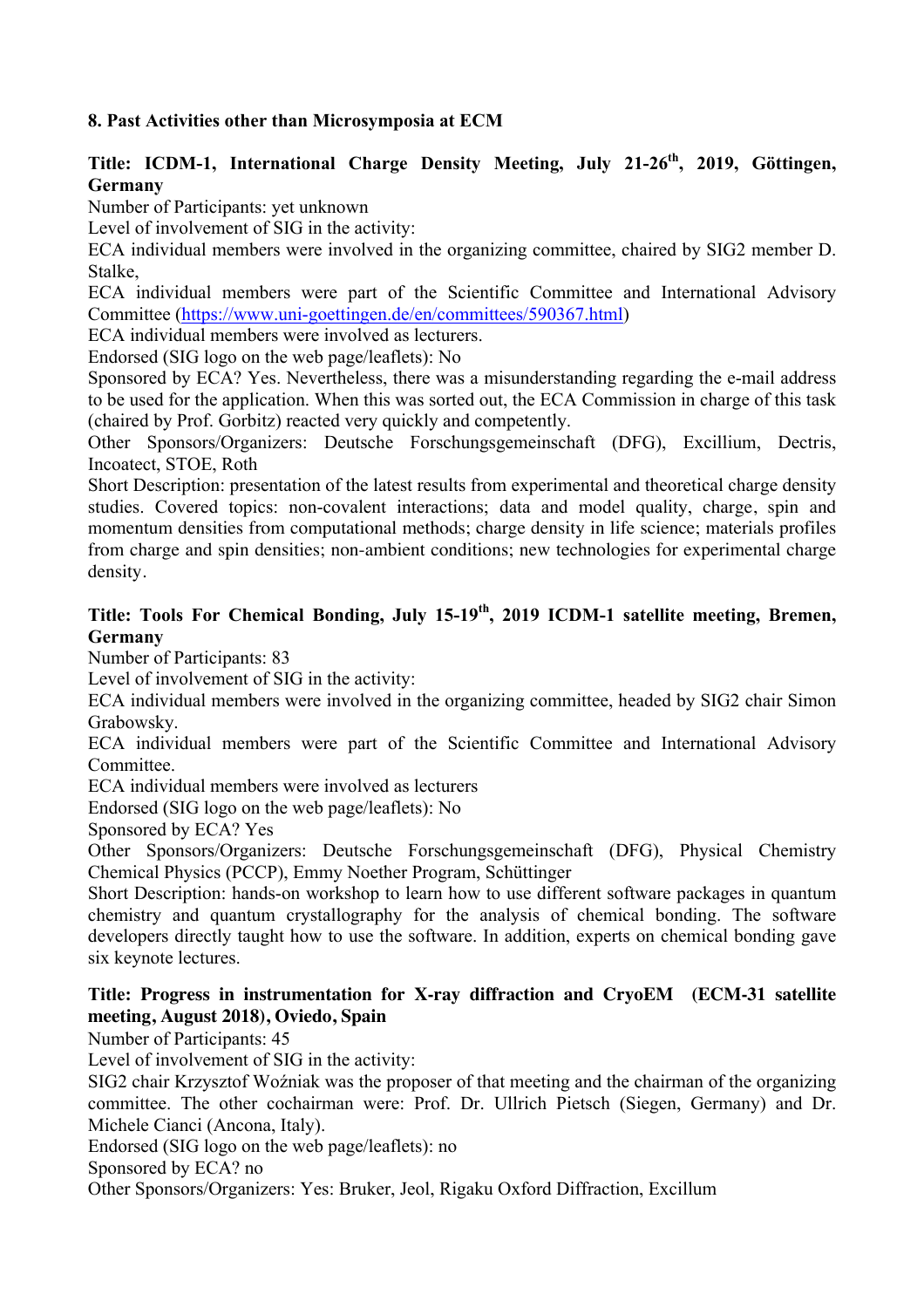Short Description: This satellite meeting presented an overview of a wide range of new laboratory instrumentation available from different companies, as well as new developments at several largescale facilities. Very well attended and with very interesting presentations and discussions.

## **Title: Sagamore Conference 2018 (July), Halifax, Canada**

Number of Participants:  $\sim 80$ 

Level of involvement of SIG in the activity: ECA individual members were involved in the organizing committee, chaired by C. F. Matta. Many SIG2/ECA individual members were involved as lecturers or discussion leaders and in the scientific committees.

Endorsed (SIG logo on the web page/leaflets): no

Sponsored by ECA? no

Other Sponsors/Organizers: IUCr, Mount Saint Vincent University, McMaster University, NSERC and others.

Short Description: The traditional meeting covers all the subjects related to this SIG. The IUCr commission of Quantum Crystallography planned the scientific program.

# Title: School on Quantum Crystallography, June 1-10<sup>th</sup>, 2018, Erice, Italy

Number of Participants:  $\sim$  90

Level of involvement of SIG in the activity: Organized by Piero Macchi (former SIG2 co-chair) and Dylan Jayatilaka. Many SIG2/ECA individual members were involved as lecturers or tutors.

Endorsed (SIG logo on the web page/leaflets): no

Sponsored by ECA? yes

Other Sponsors/Organizers: AIC, Dectris, IUCr, MDPI, CCDC, Panalytical, Bruker, Stoe, University of Bern, OPCW, Crystal Solutions, MSD

Short Description: Topics included the beginnings of the Quantum Crystallography in the measurement of the electron charge or spin density; the Hohenberg-Kohn theorem and the importance of the X-ray diffraction experiment; multipole-based models for the charge density; polarizable-density models; momentum based experiments and orbital density expansions; joint refinement of charge, spin, and momentum density.

# **Title: CECAM Discussion Meeting on Quantum Crystallography: Current Developments and Future Perspectives (June 19-20th 2017), Nancy, France**

Number of Participants: 27

Level of involvement of SIG in the activity: rhe conference was organized by the current secretary of SIG2 (Alessandro Genoni) and the current vice chair of SIG2 (Simon Grabowsky); 22 of the 27 participants were SIG2 members.

Endorsed (SIG logo on the web page/leaflets): no

Sponsored by ECA? no

Other Sponsors/Organizers: CECAM, Bruker, Turbomole, Wien2k, Université de Lorraine, GrandNancy, Societe Chimique de France, Institut Jean Barriol

Short Description: The aim of this discussion meeting was to start an initiative for the redefinition of Quantum Crystallography (QCr), and to discuss strategies for a broader dissemination of the techniques behind QCr and new applications. A very interesting review paper has been published jointly coauthored by participants of this meeting: A. Genoni, L. Bucinsky, N. Claiser, J. Contreras-Garcia, B. Dittrich, P. M. Dominiak, E. Espinosa, C. Gatti, P. Giannozzi, J-M Gillet, D. Jayatilaka, P. Macchi, A. Ø. Madsen, L. Massa, Ch. F. Matta, K. M. Merz, P. N. H. Nakashima, H. Ott, U. Ryde, K. Schwarz, M. Sierka, S. Grabowsky, "Quantum Crystallography: Current Developments and Future Perspectives", Chem. Eur. J. 2018, 24,10881 – 10905. See also http://qcrystcecam.weebly.com/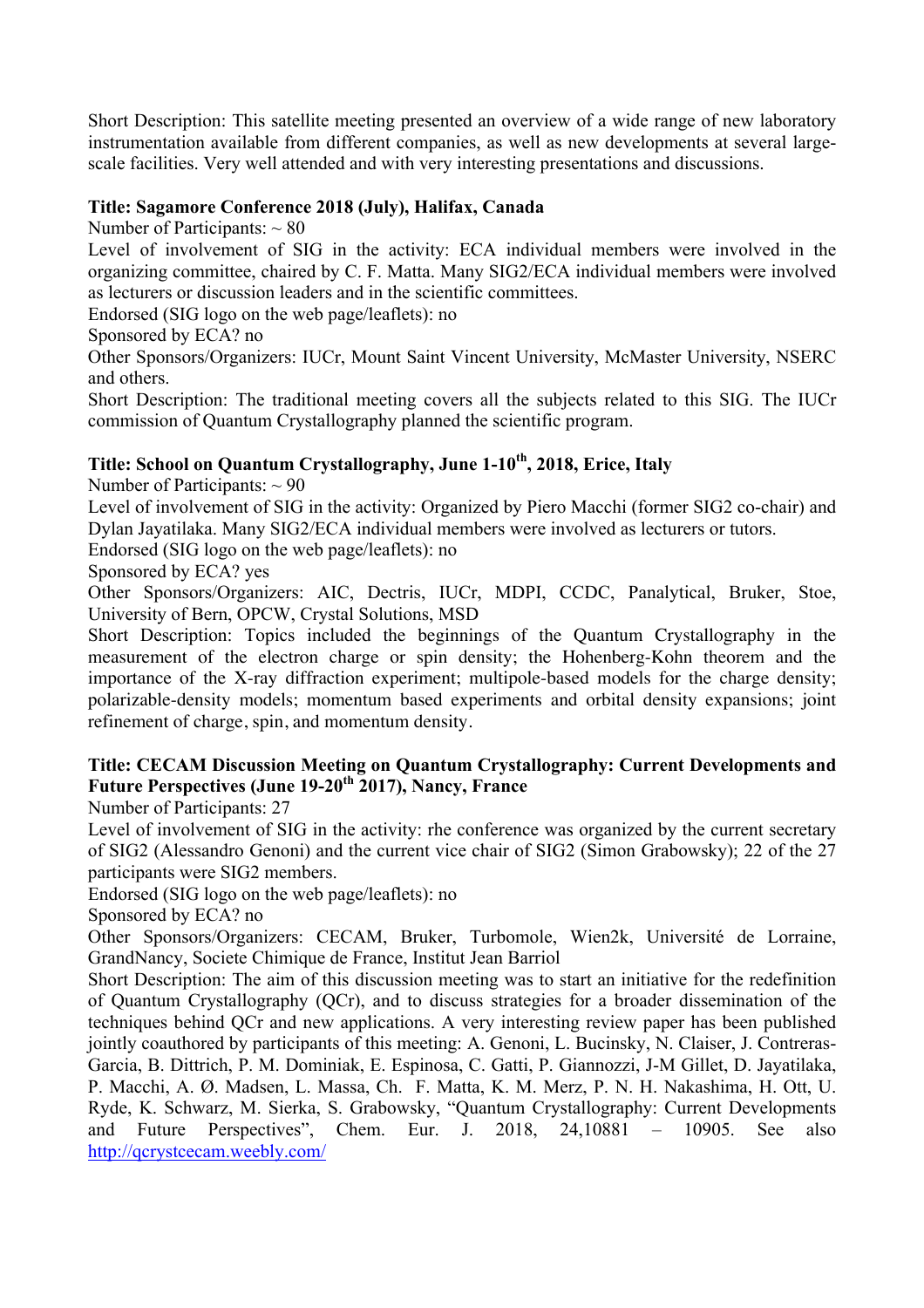## **Title: Center for Material Crystallography (CMC-2), Aarhus University, Denmark, 2015- 2019.**

The materials crystallography center was extended for five more years.

**Number of Participants:** 7 international groups, involving about 70 individuals (permanent researchers, post-docs, PhD students, technicians)

Level of involvement of SIG in the activity:

ECA individual Members registered with the SIG include the head of this center (Bo Iversen, Aarhus University) and two (D. Stalke and C. Gatti) of the six international partners constituting the center along with Aarhus University ECA individual Members registered with the SIG involved as lecturers/teachers

Endorsed (SIG logo on the web page/leaflets) : no

Sponsored by ECA? No

Other Sponsors/Organizers: Danish National Research Foundation (DNRF) / Bo B. Iversen (Chair) Short Description: planned hiring of PhD students and exchange of PhD students within CMC consorted labs is running smoothly. See http://cmc.chem.au.dk

# **Title: IUCr Quantum Crystallography Commission**

Number of Participants**:** 10 members

Sponsor/Organizers: IUCr

**Short description:** Membership was renovated at the 24<sup>th</sup> ICUR Meeting in Hyderabad (August 2017). Presently six out of the ten Quantum Crystallography Commission members belong to ECA SIG2. J.-M. Gillet is now the new commission chair and the current Chair of SIG2 (Prof. Wozniak) has been asked to represent the IUCR QCr Commission in the International Program Committee (IPC) of the next IUCr Congress in Prague (2020). As a consequence of the IPC. meeting in Prague in May 2019, the numbers of keynote lectures and microsymposia associated with Quantum Crystallography have significantly increased. There will be 3 keynote lectures and 6 microsymposia related to our field compared to 1 keynote and 4 microsymposia at the previous IUCr congresses. We hope that within next years we will also increase our visibility (by having more lectures and microsymposia) within ECA.

## **9. Future/Programmed Activities.**

## **Title: CECAM Workshop on Quantum Crystallography, 2020, Milan, Italy**

Number of Participants: ~40 participants

Level of involvement of SIG in the activity: Organized by Piero Macchi (former SIG2 co-chair). Many SIG2/ECA individual members will be involved as lecturers.

Endorsed (SIG logo on the web page/leaflets): to be announced

Sponsored by ECA? To be announced

Other Sponsors/Organizers: to be announced

Short Description: the workshop will be organized to discuss the state of the art of Quantum Crystallography in all its modern aspects and to also discuss possible new perspectives for this research field.

## **Title: Sagamore Conference 2021, Goa, India**

Number of Participants: to be announced

Level of involvement of SIG in the activity: ECA individual members will be involved in the organizing committee, chaired by Parthapratim Munshi (Shiv Nadar University, India). Many SIG2/ECA individual members will be involved as lecturers or discussion leaders and in the scientific committees.

Endorsed (SIG logo on the web page/leaflets): no